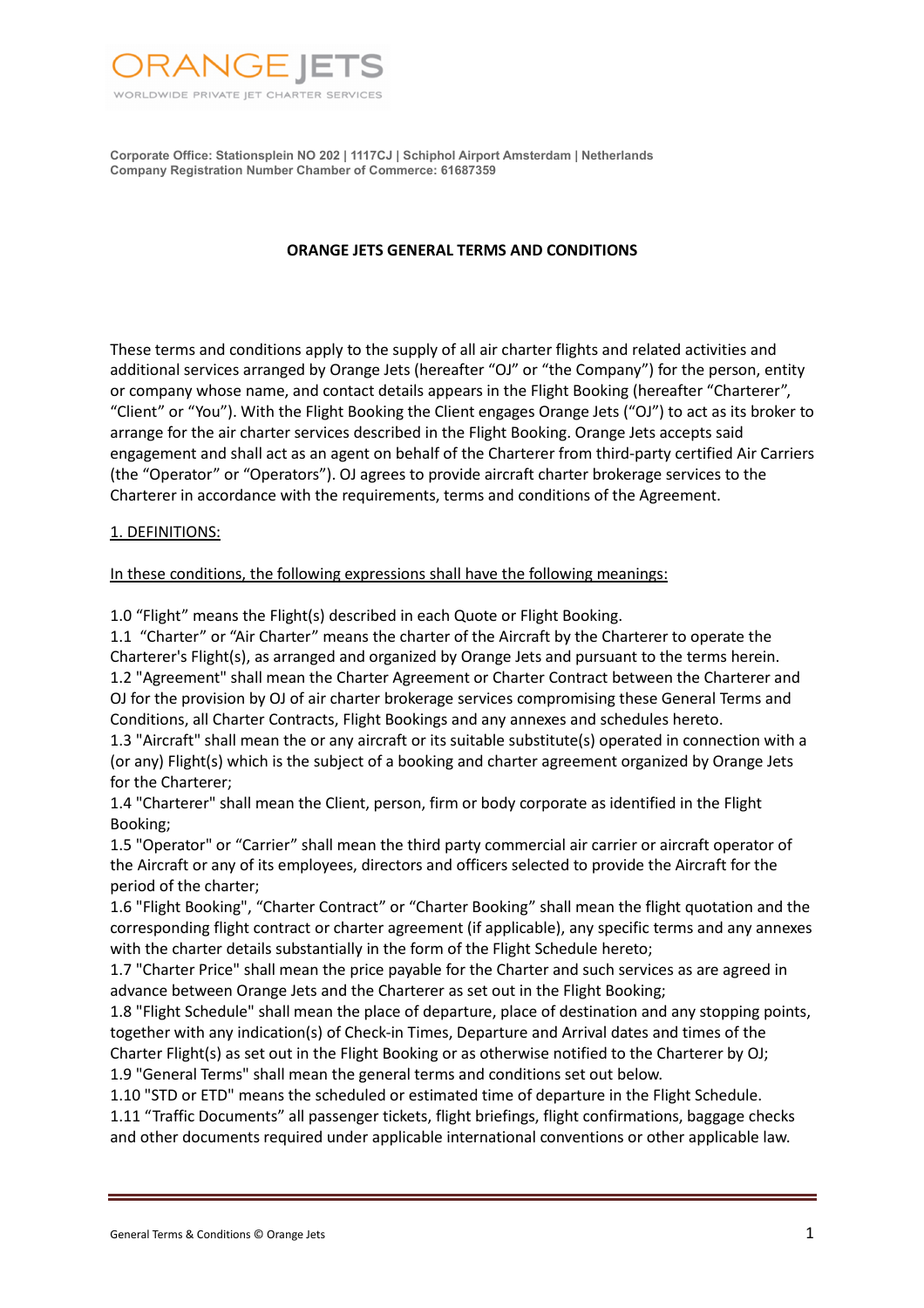

# 2. THE CHARTER BOOKING AND PAYMENTS

2.0 Orange Jets shall be responsible for the sourcing of a suitable aircraft from the Carrier for Charter in accordance with the Flight Booking, Charterer's requirements and the laws and regulations of the state of registration of the aircraft and all other applicable laws and regulations. Carriage performed by the Carrier shall be subject to the conditions of carriage of the Carrier, contained or referred to in the Flight Booking, including its own terms and conditions. Orange Jets shall procure that the Carrier shall supply the Traffic Documents and all other necessary documents relating to the carriage undertaken pursuant to the Flight Booking and the Charterer shall provide to OJ all necessary information and assistance to complete such documents as soon as possible after making the Agreement and, in any event, in sufficient time to be completed for issue to passengers.

2.1 Orange Jets shall arrange that the Operator provides the Aircraft manned, maintained, equipped and fueled for the Charter and applicable Flight Schedule. The Charterer agrees that the carriage will be provided by the Operator who will have sole responsibility for the operation of the Flight Schedule and maintenance and operation of the Aircraft. The Charterer accepts that Orange Jets acts only as agent for the Charterer in arrangement of the Flight Booking. The Charterer also accepts that the crew of the Aircraft are the servants and agents of the Operator and shall be authorized to take instructions only from the Operator unless otherwise agreed by the Operator in writing prior to the commencement of the Flight Schedule.

2.2 If at any time prior to the STD, the Aircraft becomes unavailable or unserviceable for any reason whatsoever - with the exception of the events as described in 2.2.1 - prior to commencement of the Flight Schedule, Orange Jets reserves the right to substitute aircraft of similar capacity while maintaining the service contracted for at no additional expense to the client who shall be informed of any such change prior to departure with as much notice as possible. Should this prove to be impossible, Orange Jets will endeavour to find an alternative aircraft as at close a price as possible to the agreed Charter Price and put such possibility to the Charterer for acceptance. The client has the right to terminate the contract or cancel the flight without penalties or paying cancellation fees only if the alternative charter price exceeds the contracted charter price. If the client does not accept the alternative aircraft offered by Orange Jets for the same charter price and cancels the flight, cancellation fees will apply in accordance with the Flight Booking. If Orange Jets is not able to substitute the Aircraft or the Charterer does not accept the available alternative because the charter price exceeds the contracted Charter Price, Orange Jets shall return the Charter Price to the Charterer and shall not be under any further liability whatsoever to the Charterer. However, the Charterer shall remain liable to pay for any part of the Flight Schedule that has already been operated.

### 2.2.1 In the event that:

2.2.1.1. any Aircraft required for the operation of any Flight is detained (whether lawfully or not) by any third party (including but not limited to detention by any aviation or airport authority, overflight authority or by way of lien or requisition for hire or otherwise); or

2.2.1.2. if the Carrier has an administrator, receiver, administrative receiver, trustee or other like person appointed over a part or all of its assets or business and as a result the Carrier is unable to perform the Flight(s) at the same cost to the Charterer; or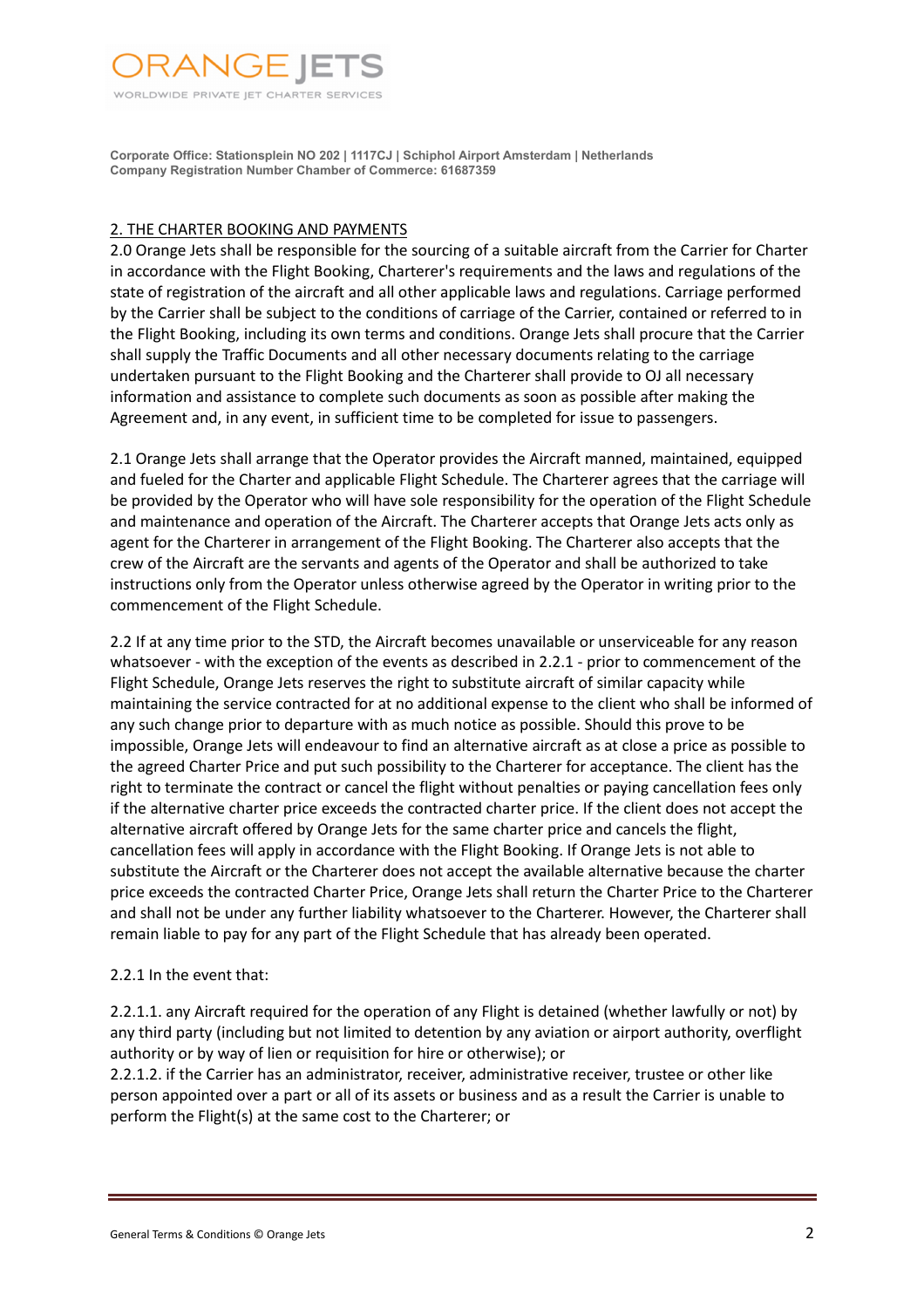

2.2.1.3. if the Carrier becomes insolvent, enters into voluntary liquidation or is compulsorily wound up then Orange Jets shall use reasonable endeavours to find an alternative carrier to operate such Flight(s) as may be affected by the occurrence of any of the above events. In the event that the cost of replacement exceeds the Charter Price then any additional costs in securing an alternative carrier shall be for the account of the Charterer.

2.2.2 If a Flight is, or is to be delayed beyond the scheduled time of departure by reason of any failure by the Charterer or any passenger to comply with its obligations hereunder or any other act or omission on the part of the Charterer or any passenger, in all cases which is not attributable to Force Majeure or otherwise not beyond Charterer's or any passenger's control, then Orange Jets shall use reasonable endeavours to make arrangements with the Carrier to re-schedule the affected Flight provided always that the Charterer shall indemnify Orange Jets in respect of any loss incurred by, or increased charges levied on, Orange Jets as a result of such delay.

2.2.3 If Orange Jets is unable to make arrangements with the Carrier to re-schedule the affected Flight, Orange Jets reserves the right in such circumstances to cancel the Charter Agreement with respect to the affected Flight, and to charge the Charterer the applicable cancellation charges in the Charter Contract.

2.2.4 In the event of any delay (other than any delay for technical reasons the responsibility and liability for which shall lie with the Carrier) deviation or diversion of any Flight, the Charterer shall be solely responsible for any and all accommodation, refreshments, meals, transportation or any other additional costs, expenses, losses, damages or liabilities of whatsoever nature incurred in respect of the Charterer's passengers wherever and howsoever the same shall arise. All such costs, expenses, losses, damages or liabilities incurred by the Carrier shall be reimbursed by the Charterer to Orange Jets on demand.

2.3 The Charter Price shall be specified in the Flight Booking and shall include the cost of the aircraft, the renumeration and expenses of the crew and cabin staff, scheduled positioning cost, fuel, oil, maintenance, landing fees within the regular airport opening hours, parking, ground handling and the remuneration and expense of aircrew during the Flight Schedule, unless stated otherwise in the Flight Booking. Unforeseen cost such as hangarage, aircraft de-icing, extra charges due to landing fees and handling fees outside regular airport opening hours or for extended airport opening hours, extra crew overnight cost, unforeseen positioning cost and all other cost including, but not limited to, license fees, clearance fees, royalties, baggage screening charges, security charges, customs duties, airport and passenger taxes, any connections to and from airports, ground accommodation, ground transfers, ramp transfers, cabin service, onboard satellite telephone or internet data cost and any other additional service cost whatsoever and howsoever arising are not included in the Charter Price and shall exclusively be for the account of the Charterer and be paid by the Charterer, unless otherwise specified in the Flight Booking. Any such additional cost shall be invoiced by Orange Jets to the Charterer and shall be paid promptly by the Charterer. Payment of additional cost is due upon presentation of the invoice.

2.4 The Charter Price shall be based on the costs of aviation fuel and all other variables such as (but limited to) currency rates, passenger tax rates, landing fees, parking fees, etc. mentioned in the Quotation at the date quoted. Accordingly, the Charter Price shall be subject to surcharges imposed by the Carrier for any increased fuel prices, rates, insurance or currency variations.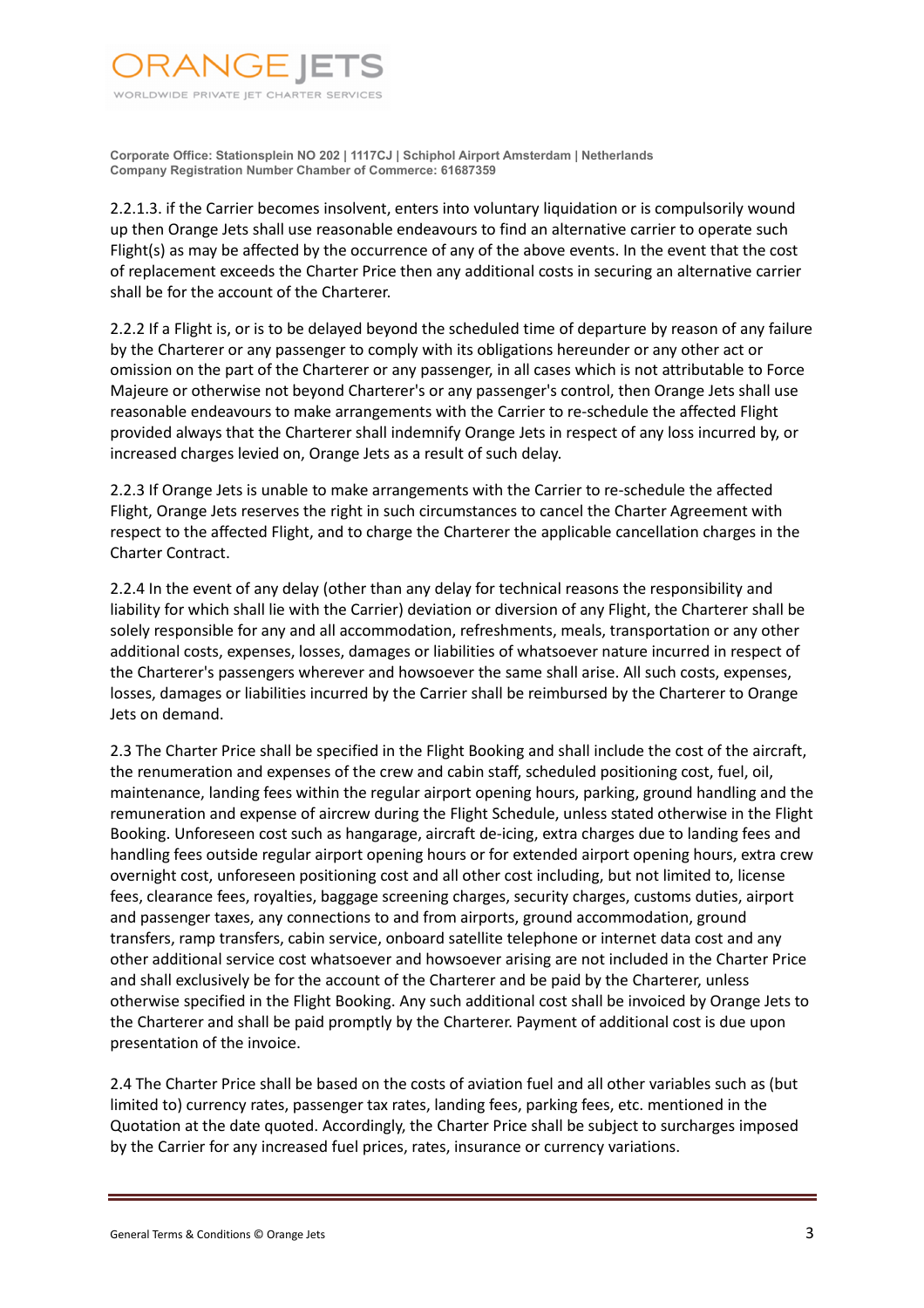

2.5 Orange Jets requires payment of the Charter Price and any other sums set out in the Quotation and/or Charter Contract in advance before the flight by the time and date specified in the Flight Booking and in the currency specified in the Flight Booking without sett-off, deduction or counterclaim. Securement of Payment via cash payment, credit card, or secured wire transfer is required prior to all flights. Non-payment or non-securement of payment constitutes cancellation of the flight and the cancellation fees of the Carrier and/or as specified in the Flight Booking will be due.

Time of payment is of the essence in any Agreement. Orange Jets may, without prejudice to any other rights or remedies under the Agreement, cancel and terminate the Agreement without any further liability to the Charterer in the event that payments are not made and received by OJ on the date(s) specified in the Flight Booking or instructed otherwise. Orange Jets shall also be entitled to recover from the Charterer any applicable cancellation charges imposed by the Carrier and/or in accordance with the Flight Booking. In the event that the Charterer is required to withhold any part of any payment payable by it to Orange Jets hereunder or to make any deduction therefrom, it shall pay such additional amount as may be necessary so that, after making such withholding or deduction, Orange Jets shall receive from the Charterer the full amount of such payment.

2.6 Where applicable the Charter Price and all other charges provided for in the Flight Agreement are exclusive of value added or sales tax which shall be paid in addition by the Charterer at the rate applicable at the tax point, unless explicitly stated otherwise in the Flight Booking. Acceptable forms of payment will be cash payment, direct wire transfer or credit card payment. All quoted prices reflect a five (5) percent cash payment discount. If a credit card is used for payment, the cash discount will be forfeited. In addition, a credit card shall be provided, or other arrangements made, by Client for any additional charges incurred beyond those paid for in accordance with the payment procedures herein.

Upon completion of the charter flight(s), OJ shall invoice Client for all actual charges, expenses, and advances. Payment shall be due upon presentation of the invoice and shall be paid within 24 hours without deduction or setoff except for any amount previously paid for anticipated charges, unless otherwise agreed or set out in the invoice. Should such invoice not be paid within 24 hours upon receipt, OJ will automatically, and without further notice, charge Client's credit card the balance plus a five (5) percent late payment fee. OJ reserves the right to authorize the hold on the credit card guaranteeing payment and/or charge the credit card for all agreed upon charges plus a five (5) percent fee in OJ's sole discretion.

In the event a credit card is not provided or not chargeable and the due payment is not received within 24 hours, extra collection cost of 15% will be due. Client shall pay interest at the rate of one and one half percent (1,50 %) per month on all invoice amounts outstanding for more than thirty days after the invoice date from the due date until the date of payment.

If the Client account should be referred to collection, or if Client otherwise breaches the terms, conditions, or provisions of the Charter Agreement and/or Flight Booking, the Client shall be responsible for the reasonable costs of OJ to pursue its remedies, including attorney's fees, expenses, and interest charges hereunder.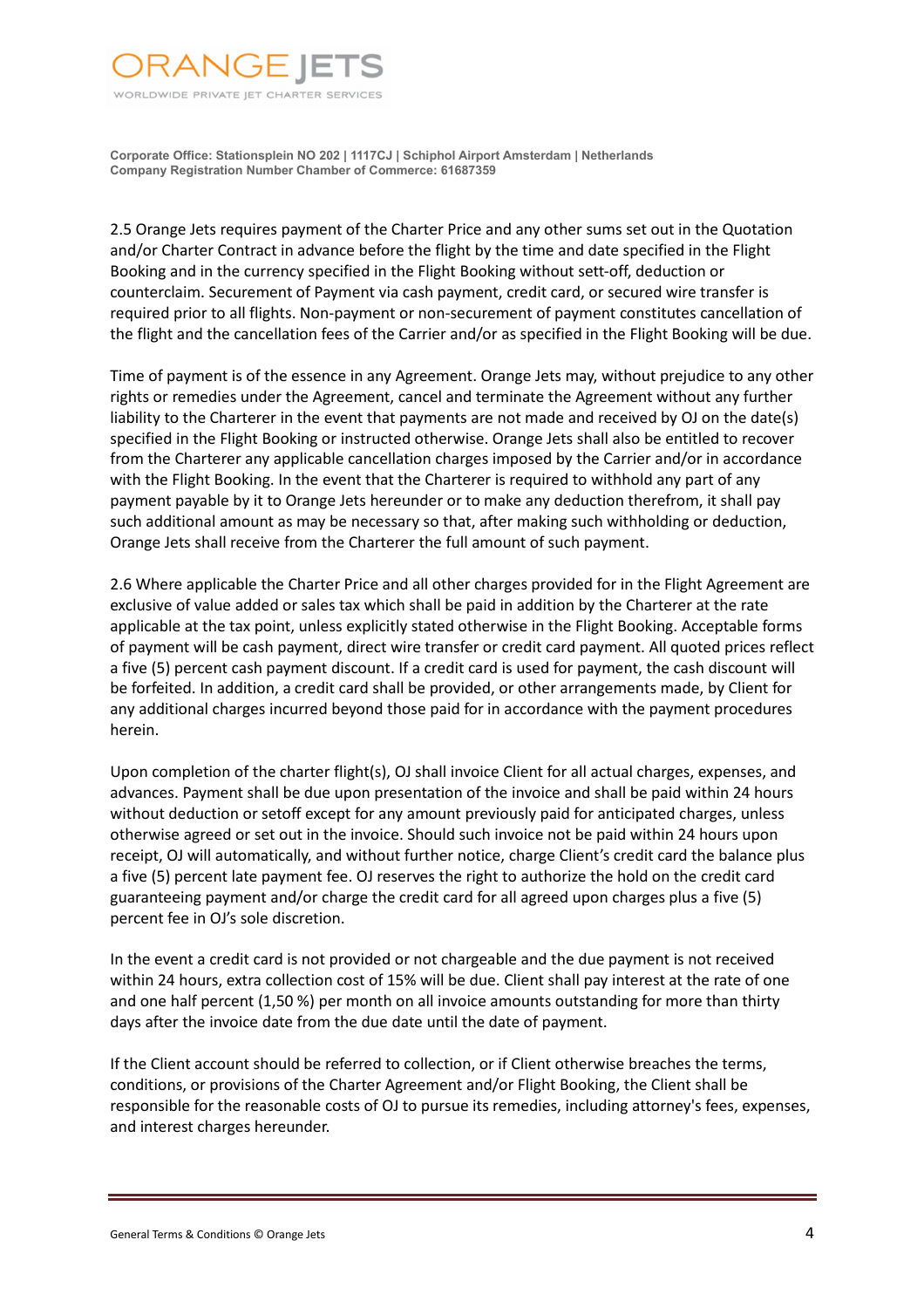

## 3. OPERATION OF THE FLIGHTS AND EMBARKATION

3.0 Operational control of all charter flights arranged via Orange Jets is provided by licensed Carriers, certified to operate the Flight under a valid Air Operator's Certificate issued by the Civil Aviation Authority (CAA) of the country of aircraft registration in accordance with the European Aviation Safety Association (EASA) or foreign equivalent standards and regulations based on the International Standard for Business Aircraft Operations (IS-BAO) and International Civil Aviation Organization's (ICAO) International Standards and Recommended Practices.

3.1 The operation of the Flight Schedule will be subject to OJ's flight contract and/or Flight Bookingterms and to the third party Operator's terms and conditions of carriage. All Flights are conditional on the grant and continued retention of, and are subject to the terms and conditions of (i) the relevant air transport license issued to the Carrier by the relevant authority and (ii) any further licenses or registrations which may be required for the operation of the Flight, whether required under the laws or regulations of the state in which the Aircraft is registered or any other state to, from or over which the Aircraft will be flown in the course of the Flight.

3.2 The Charterer shall ensure that passengers and their baggage and any cargo shall be at the specified check-in point at the departure airport not later than the Check-in Time and that all passengers possess all required Traffic Documents, identity documents, passports, visas and other documents required by the Carrier and authorities of states of departure, overfly, transit and arrival of the Flight for the transportation of them, their baggage and any cargo. In the event that any passenger of the Charterer is refused entry at any destination airport, the Charterer shall indemnify and keep indemnified Orange Jets, its officers and employees and agents against any and all cost or expense whatsoever incurred by Orange Jets in respect thereof (including but not limited to charges, fee, penalties, imposts or other expenses levied upon the Carrier and passed on to Orange Jets) or of any arrangements made by the Carrier and/or Orange Jets to return such passenger to the country from which such passenger was originally carried.

3.3 If the Aircraft, for any reason, whether before or after the commencement of the Flight Schedule, becomes incapable of undertaking or continuing all or part of the Flight Schedule, the Operator may at its absolute discretion substitute one or more aircraft of the same or another type and the terms of the Agreement remain unaffected.

3.4 If the performance of the Flight Schedule is prevented or delayed by the Charterer or anyone acting on its behalf including (but not limited to) any passenger arriving later than 30 minutes before the STD, the Operator may at its absolute discretion and without liability depart as scheduled or delay departure. Any additional expense attributable to such delays shall be borne by the Charterer.

In the event that any passenger of the Charterer fails to arrive in sufficient time to be carried on the Flight (notwithstanding any efforts made by Orange Jets or the Carrier to re-schedule the Flight), Orange Jets and/or the Carrier shall be under no liability whatsoever to the Charterer or to such passenger. If the Carrier, in its absolute discretion, arranges for any such passenger to be carried on an alternative flight or routing, the Charterer shall pay on demand to Orange Jets such additional sum that the Orange Jets may specify for each such passenger to cover any additional charges levied by the Carrier.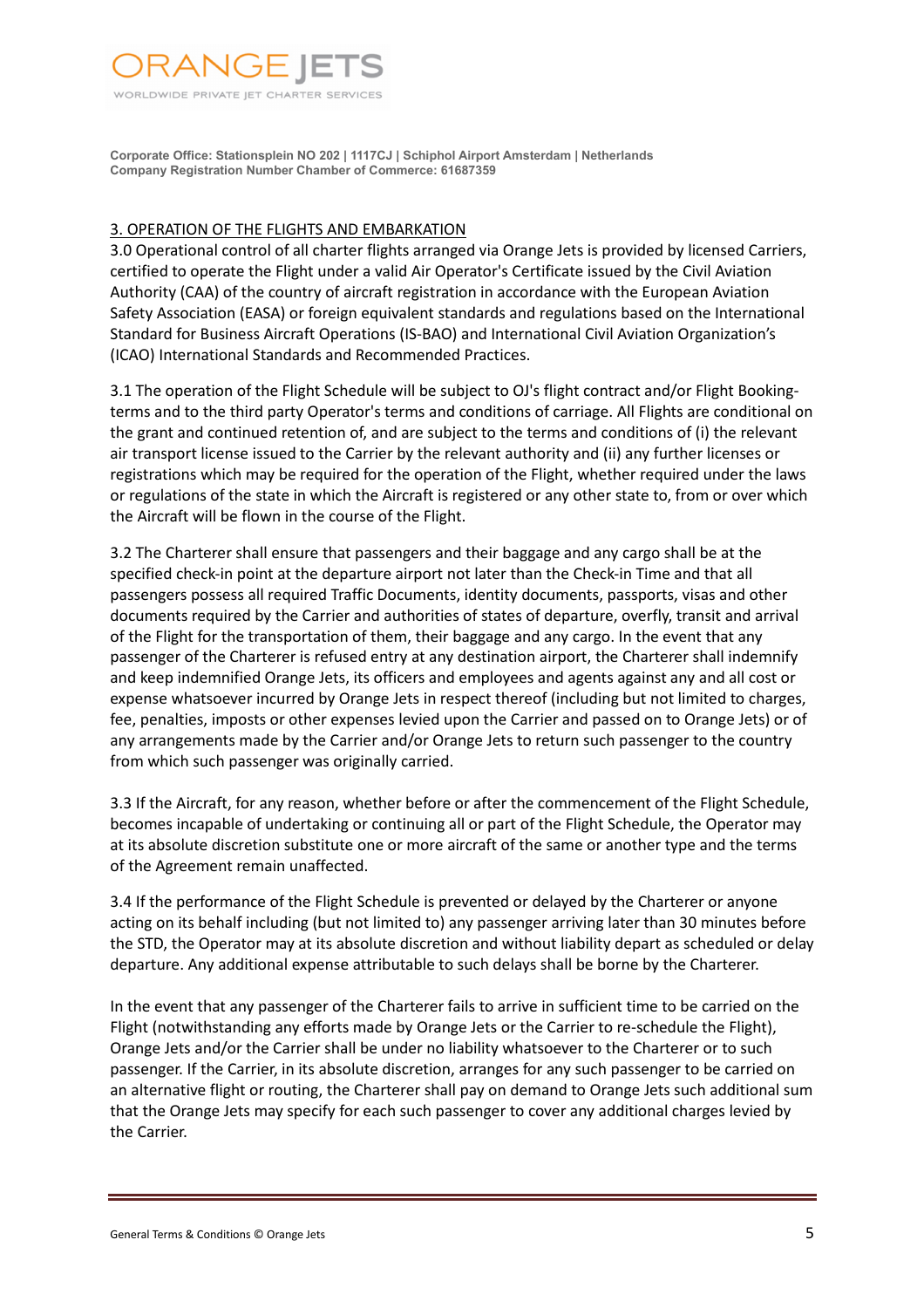

3.5 In the event of non-performance of the Charter Agreement or delay beyond the control of the Operator or OJ, caused by actions of third parties, labour difficulties, force majeure, including (but not limited to) inclement weather or technical breakdown or accident to the Aircraft or any part thereof, or any machinery to be used in relation to the Aircraft, the Operator shall use all reasonable endeavours to perform or continue the Flight Schedule but otherwise shall have no liability to the Charterer whatsoever.

3.6 In the event of non-performance of the Charter Agreement or delay under Clause 3.5 above, the Charterer shall be liable to pay to Orange Jets such proportion of the Charter Price as shall apply to that part of the Flight Schedule which has been performed. If the Aircraft for any reason is diverted from any airport, aerodrome or destination shown in the initial Flight Schedule to another, the journey to the scheduled destination shall be deemed to be complete when the Aircraft arrives at such other destination.

3.7 The Captain of the Aircraft shall have absolute and complete discretion:

3.7.a to refuse\* any passenger(s), baggage, cargo or any part thereof;

3.7.b to decide what load may be carried on the Aircraft and how it shall be distributed; 3.7.c to decide whether and when a flight may be safely undertaken and where and when the Aircraft shall be landed.

The Charterer shall accept all such decisions as final and binding.

\* If the Captain, in its absolute discretion, arranges for any such passenger, baggage, cargo or any part thereof to be carried on an alternative flight or routing, the Charterer shall pay on demand to Orange Jets such additional sum that the Orange Jets may specify for each such passenger or cargo to cover any additional charges levied by the Carrier.

3.8 The Charterer shall ensure that any goods to be transported are sufficiently and properly packed for carriage and shall supply adequate tie-down material and equipment taking into account all reasonable demands of the Operator and the Captain and where necessary complying with IATA "Dangerous Goods Regulations".

3.9 All ground and operating personnel, including cabin staff, are authorized to take orders only from the Captain and/or the Carrier unless specific written agreement shall first have been obtained from the Carrier whereby certain defined instructions may be accepted by such personnel from the Charterer.

3.10 Subject always to the Carrier's conditions of carriage, in the event that a passenger's conduct, behavior or health is deemed by the Captain of the Aircraft to cause, or be likely to cause, discomfort or nuisance to other passengers or jeopardize the safety of the passengers and/or the Aircraft, then the Captain of the Aircraft shall be entitled to take any action deemed necessary to procure the safety of the passengers and Aircraft including, but not limited to diverting or returning to the airport of departure and/or removing the passenger(s) in question. If such action is deemed necessary, Charterer shall compensate Orange Jets against any loss incurred by Orange Jets as a result of such diversion and removal.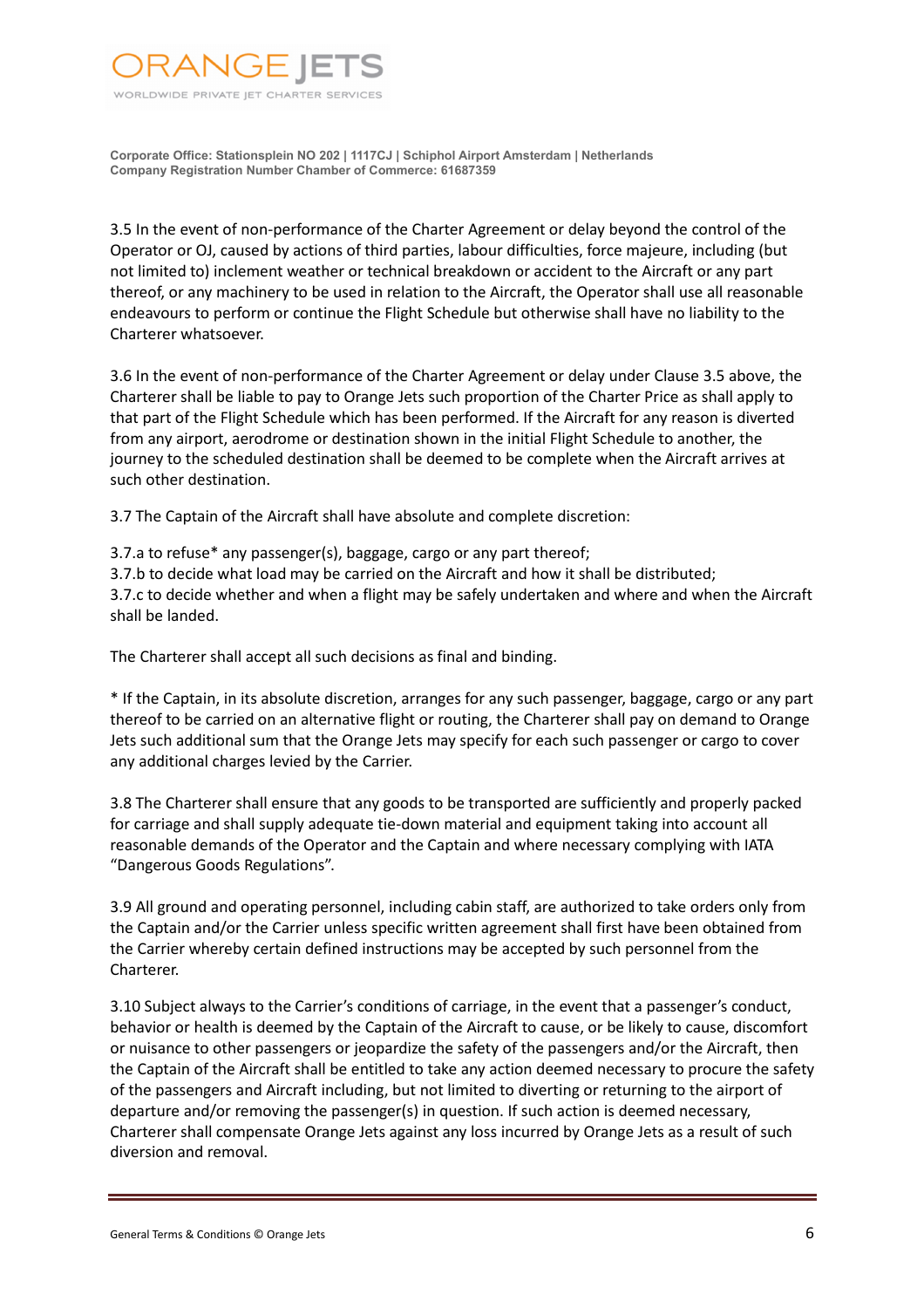

# 4. CANCELLATION AND TERMINATION

4.1 The Charterer may cancel the Charter Agreement at any time prior to or after the STD by notice in writing to Orange Jets. Upon such cancellation, the Charterer will be obliged to make payment to Orange Jets according to "cancellation policies" set out below (4.4).

4.2 As stated in Clause 2.5 Orange Jets may terminate the Agreement immediately by notice in writing if the Charterer becomes insolvent or otherwise unable to pay debts.

4.3 If Orange Jets terminates the Agreement under this Clause, the Charterer shall be liable for cancellation charges in accordance with Clause 4.1.

4.4. Cancellation Policies:

Non-confirmed cancelled reservations are chargeable to the Client, immediately effective from booking:

- 25% of total Quoted Charter Price 365-7 Days prior to the first scheduled Departure time (minimum €500,-);

- 35% of total Quoted Charter Price 7-4 Days (168-96 hours) prior to the first scheduled Departure time (minimum €1000,-);

- 45% of total Quoted Charter Price 4-2 Days (96-48 hours) prior to the first scheduled Departure time (minimum €1500,-);

- 60% of total Quoted Charter Price 2-1 Days (48-24 hours) prior to the first scheduled Departure time (minimum €2000,-);

- 75% of total Quoted Charter Price 1 Day (less than 24 hours) prior to the first scheduled Departure time (minimum €2500,-);

Confirmed reservations cancelled prior to the departure will be charged. Customer shall pay the following cancellation charges if notice of cancellation is received:

(i) At least 72 hours before the first scheduled Departure Time, 50% of total Quoted Charter Price;

(ii) 72 to 48 hours before the first scheduled Departure Time, 75% of total Quoted Charter Price;

(iii) 48 to 24 hours before the first scheduled Departure Time, 90% of total Quoted Charter Price;

(iv) 24 hours up to the first scheduled Departure Time, 100% of total Quoted Charter Price;

(v) "No Show" from ANY scheduled Departure Time (whether or not notice is given), 100% of total Quoted Charter Price;

A reservation is considered to be confirmed once full payment is received. Confirmed flight reservations may not be cancelled after the first scheduled Departure Time and are subject to a 100% Cancellation Charge effective immediately upon confirmation of the flight. Notification of cancellations must be in writing and transmitted immediately by facsimile to: +31 (0) 725-122-065, or by email to: contracts@orangejets.com. Attention: Flight Contracts Department.